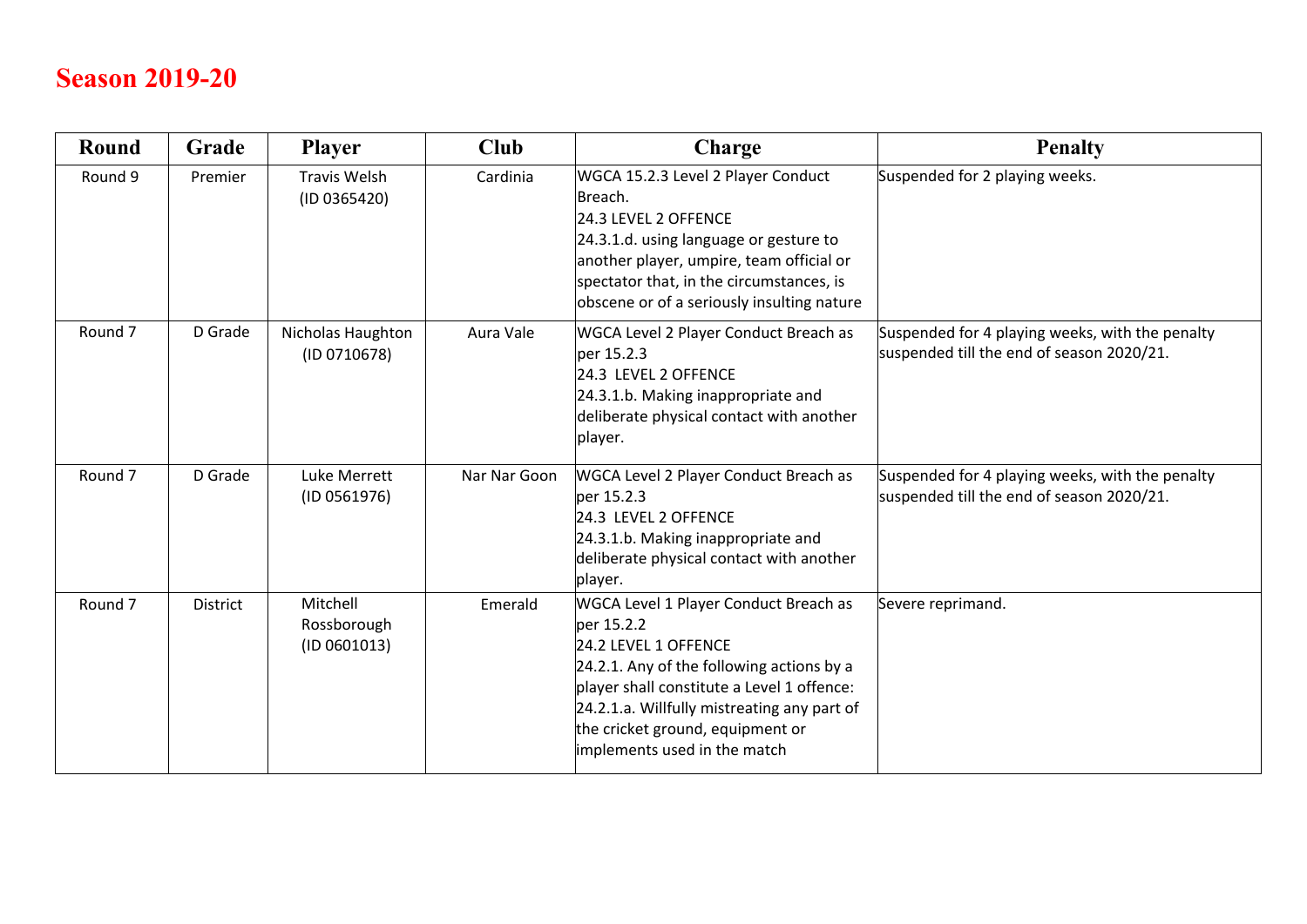## **Season 2019-20**

| Round              | Grade    | Player                             | <b>Club</b>       | Charge                                                                                                                                                                                                                                                                    | <b>Penalty</b>                                                                     |
|--------------------|----------|------------------------------------|-------------------|---------------------------------------------------------------------------------------------------------------------------------------------------------------------------------------------------------------------------------------------------------------------------|------------------------------------------------------------------------------------|
| Round <sub>7</sub> | District | John Langley<br>(ID 0412199)       | Pakenham<br>Upper | WGCA Level 1 Player Conduct Breach as per<br>15.2.2.<br>24.2 LEVEL 1 OFFENCE<br>24.2.1. Any of the following actions by a<br>player shall constitute a Level 1 offence:<br>24.2.1.c. using language that, in the<br>circumstances, is obscene, offensive or<br>insulting. | Not Guilty. Caution issued to John Langley for<br>the remainder of season 2019/20. |
| Round 5            | Premier  | Mathew<br>Campbell<br>(ID 0089419) | Merinda Park      | WGCA 15.14.2 Level 1 Player Conduct Breach Suspended for 2 playing weeks.                                                                                                                                                                                                 |                                                                                    |
|                    |          |                                    |                   |                                                                                                                                                                                                                                                                           |                                                                                    |
|                    |          |                                    |                   |                                                                                                                                                                                                                                                                           |                                                                                    |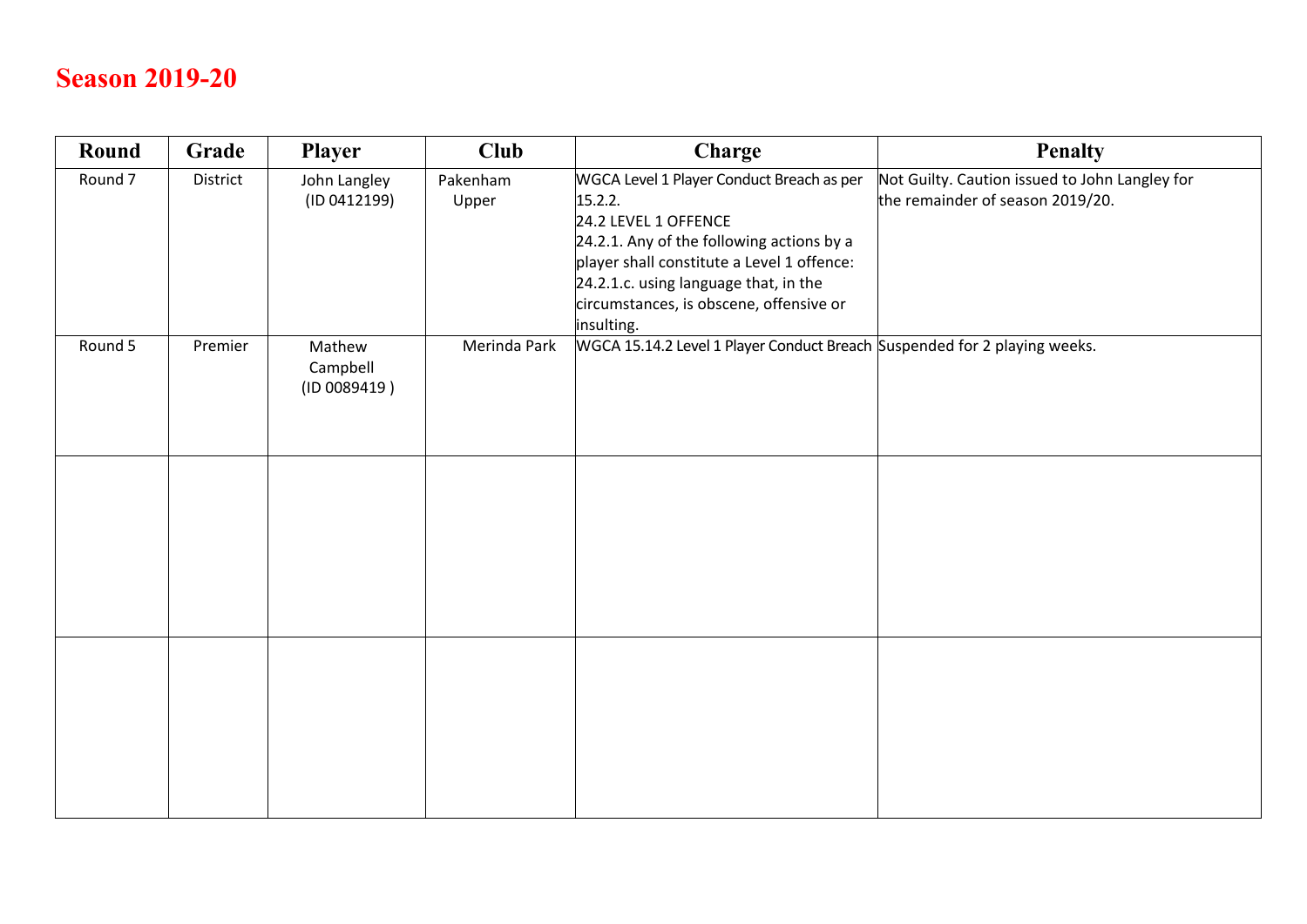# **Season 2018-19**

| <b>Round</b> | Grade    | <b>Player</b>                          | <b>Club</b> | Charge                                                                                                                                                                                                                             | <b>Penalty</b>                                                                                      |
|--------------|----------|----------------------------------------|-------------|------------------------------------------------------------------------------------------------------------------------------------------------------------------------------------------------------------------------------------|-----------------------------------------------------------------------------------------------------|
| Round 13     | Premier  | <b>Brody Harbinson</b><br>(ID 0392824) | Tooradin    | 24.2 LEVEL 1 OFFENCE<br>24.2.1. Any of the following actions by a<br>player shall constitute a Level 1 offence:<br>24.2.1.c. Using language that, in the<br>circumstances, is obscene, offensive or<br>insulting.                  | Suspended for 2 Playing Weeks.                                                                      |
| Round 13     | Premier  | Russell Lehman<br>(ID 0367930)         | Tooradin    | 24.2 LEVEL 1 OFFENCE<br>24.2.1. Any of the following actions by a<br>player shall constitute a Level 1 offence:<br>24.2.1.c. Using language that, in the<br>circumstances, is obscene, offensive or<br>insulting.                  | Suspended for 2 Playing Weeks.                                                                      |
| Round 10     | District | <b>Bradley Tanner</b><br>(ID 0365410)  | Cardinia    | 24.2 LEVEL 1 OFFENCE<br>24.2.1. Any of the following actions by a<br>player shall constitute a Level 1 offence:<br>24.2.1.a. willfully mistreating any part of<br>the cricket ground, equipment or<br>implements used in the match | Suspended for 2 Playing Weeks, with two playing<br>weeks suspended until the end of season 2018/19. |
|              |          |                                        |             |                                                                                                                                                                                                                                    |                                                                                                     |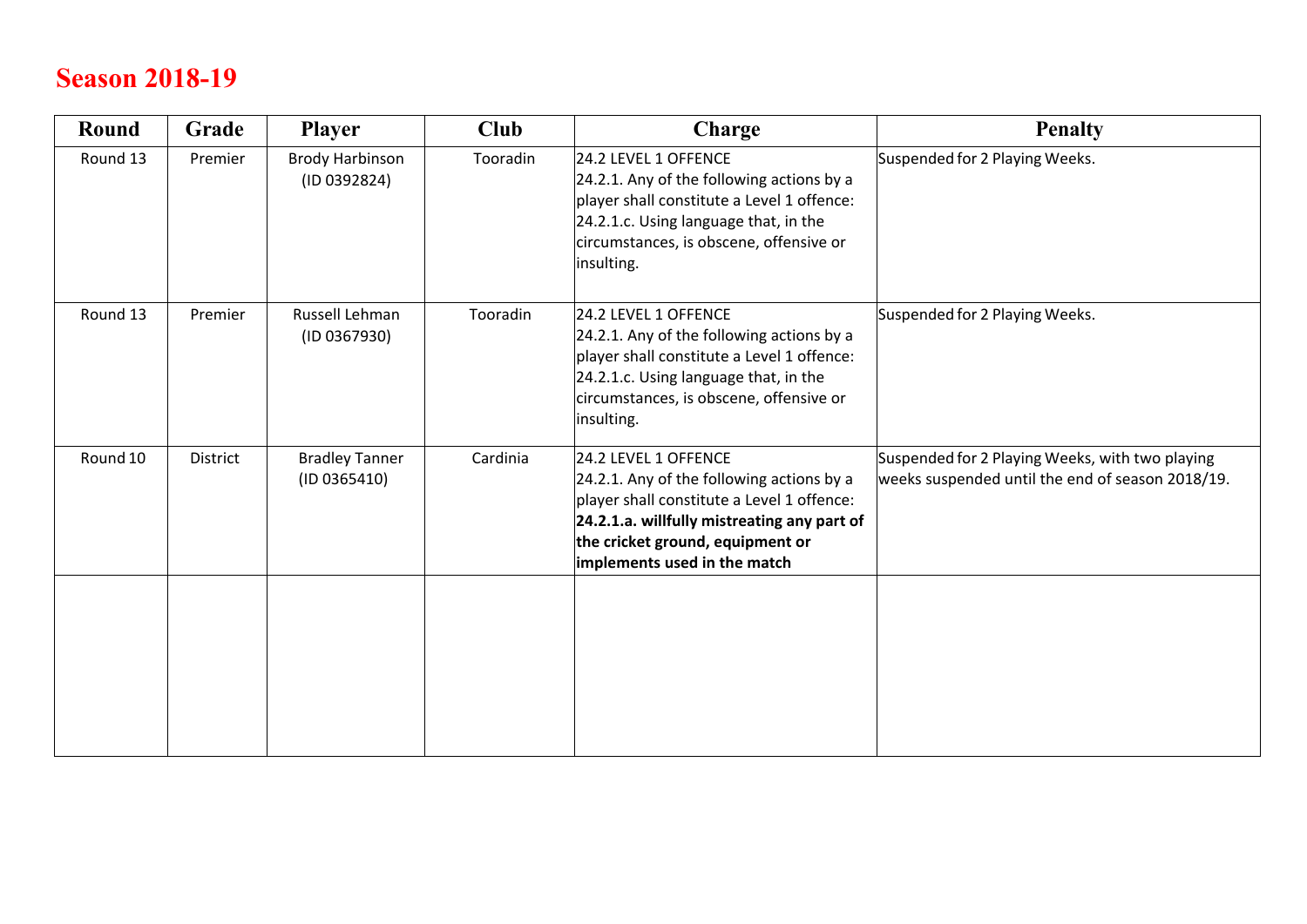## **Season 2017-18**

| Round    | Grade           | <b>Player</b>                         | <b>Club</b>               | Charge                                                                                                                                                                                                                                                                                                                               | <b>Penalty</b>                                                                            |
|----------|-----------------|---------------------------------------|---------------------------|--------------------------------------------------------------------------------------------------------------------------------------------------------------------------------------------------------------------------------------------------------------------------------------------------------------------------------------|-------------------------------------------------------------------------------------------|
| Round 4  | Premier         | <b>William Haines</b><br>(1D 0365193) | <b>Upper Beaconsfield</b> | Under Laws of Cricket, Law 42.2.1 & WGCA Suspended for 2 Playing Weeks.<br>By-Law 15.2.3 Using threatening, abusive<br>or insulting language to another player or<br>umpire, during the progress of a game, or<br>afterwards, within or outside the<br>enclosure, on the day of the match.                                           |                                                                                           |
| Round 6  | E Grade         | Craig Heppell<br>(ID 0397091)         | Gembrook                  | WGCA By-Law 15.2.3 Using threatening,<br>abusive or insulting language to another<br>player or umpire, during the progress of a<br>game, or afterwards, within or outside the<br>enclosure, on the day of the match.                                                                                                                 | Suspended for 4 playing weeks.                                                            |
| Round 12 | <b>District</b> | <b>Scott Clark</b><br>(ID 0296286)    | Devon Meadows             | WGCA BL 15.2.2 & BL 15.2.3: Disputing an<br>umpire's decision. Using threatening,<br>abusive or insulting language to another<br>player or umpire, during the progress of a<br>game, or afterwards, within or outside the<br>enclosure, on the day of the match.                                                                     | Suspended for 2 matches, with one match suspended<br>until the end of the 2017/18 season. |
| Round 12 | <b>District</b> | Dean Williams<br>(ID 0412199)         | Clyde                     | WGCA BL 15.2.1: Misconduct; including<br>Striking, physical contact, racial slur,<br>abusing a non-allocated umpire. BL 15.2.2.<br>Using threatening, abusive or insulting<br>language to another player or umpire,<br>during the progress of a game, or<br>afterwards, within or outside the<br>enclosure, on the day of the match. | Suspended for 2 matches with the 2 matches<br>suspended until the end of December 2018.   |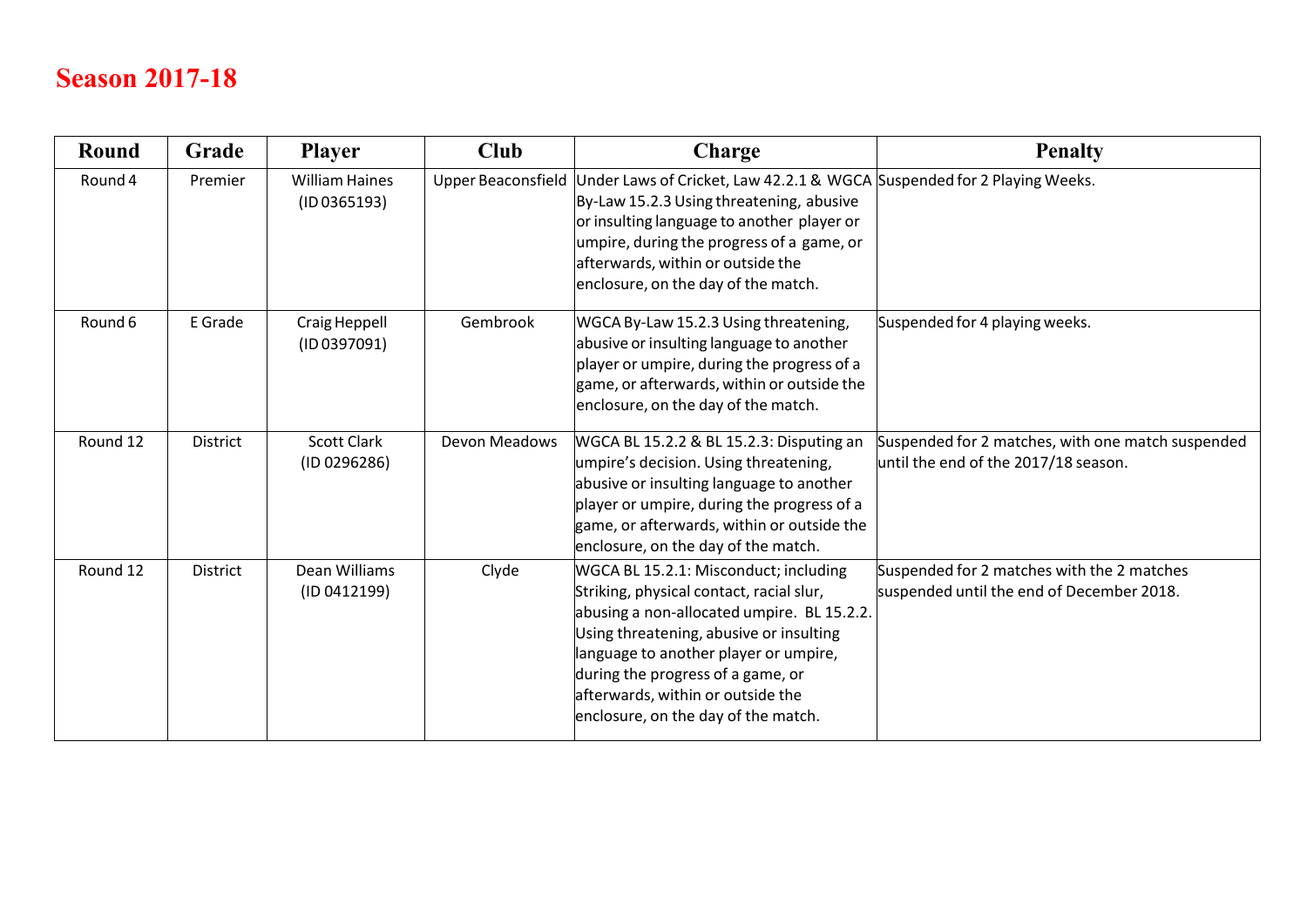#### **Season 2017-18**

| Round 5            | Under 12's | <b>Bradley Stow</b><br>(1D 0994584) | Officer  | WGCA BL 15.2.1: Misconduct; including<br>Striking, physical contact, racial slur,<br>abusing a non-allocated umpire. BL 15.2.2. season 2018/19.<br>Using threatening, abusive or insulting<br>language to another player or umpire,<br>during the progress of a game, or<br>afterwards, within or outside the<br>enclosure, on the day of the match. | Suspended for all matches for the remainder of season<br>2017/18 and for four (4) playing weeks, suspended for |
|--------------------|------------|-------------------------------------|----------|------------------------------------------------------------------------------------------------------------------------------------------------------------------------------------------------------------------------------------------------------------------------------------------------------------------------------------------------------|----------------------------------------------------------------------------------------------------------------|
| <b>Grand Final</b> | G Grade    | Matt McCormick<br>(ID 0387365)      | Pakenham | WGCA BL 15.2.2 Disputing an umpire's<br>decision. Using threatening, abusive or<br>insulting language to another player or<br>umpire, during the progress of a game, or<br>afterwards, within or outside the<br>enclosure, on the day of the match by<br>Umpire Russell Jenkin as per the attached<br>form.                                          | Suspended for 6 playing weeks.                                                                                 |
|                    |            |                                     |          |                                                                                                                                                                                                                                                                                                                                                      |                                                                                                                |
|                    |            |                                     |          |                                                                                                                                                                                                                                                                                                                                                      |                                                                                                                |
|                    |            |                                     |          |                                                                                                                                                                                                                                                                                                                                                      |                                                                                                                |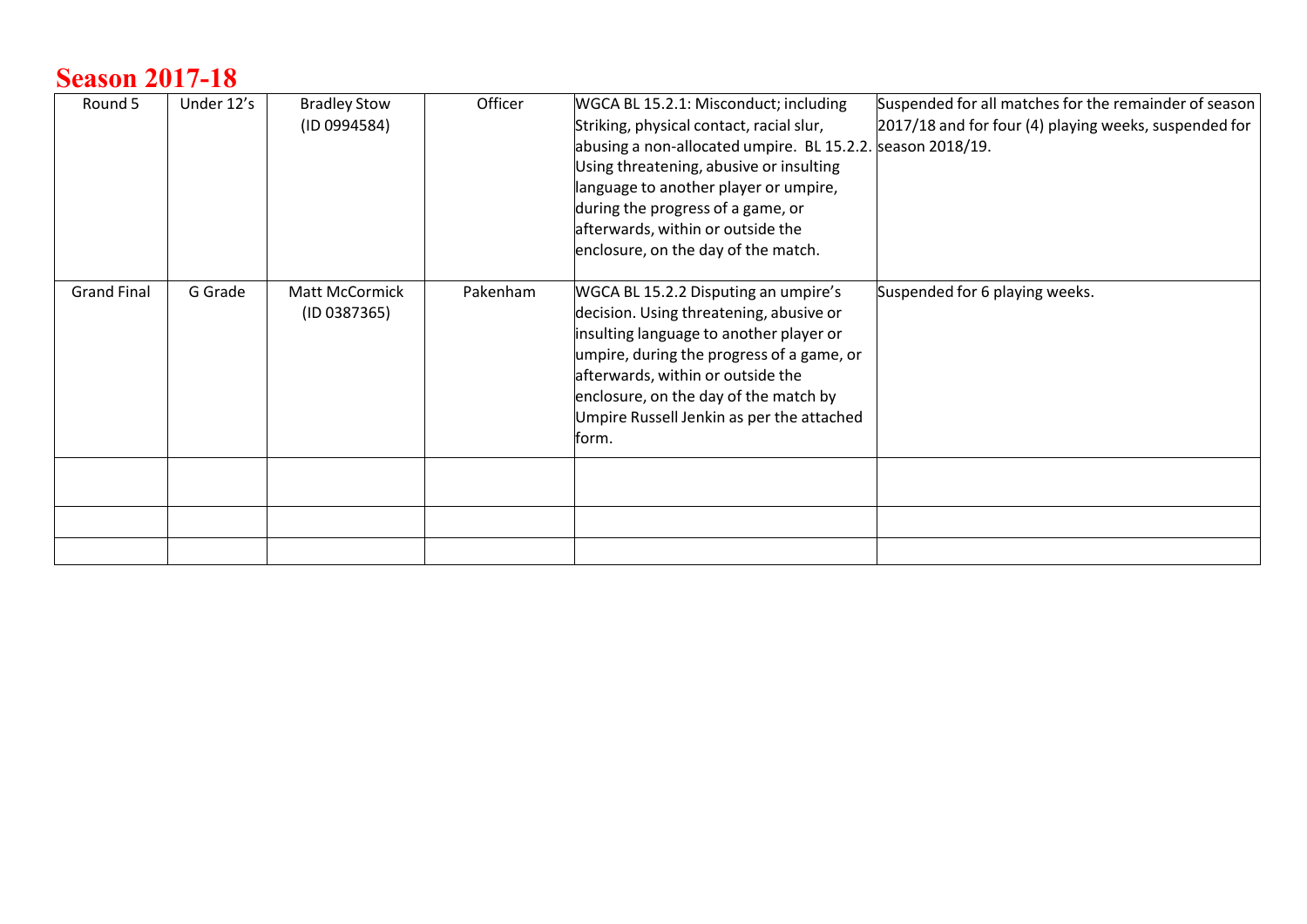# **Season 2016-17**

| <b>Round</b> | Grade    | <b>Player</b>                         | <b>Club</b>               | <b>Charge</b>                 | <b>Penalty</b>                                                                                                    |
|--------------|----------|---------------------------------------|---------------------------|-------------------------------|-------------------------------------------------------------------------------------------------------------------|
| Round 5      | District | Justin Hinkley<br>(ID 0069767)        | <b>Cranbourne Meadows</b> | 15.2.1 Misconduct             | 14 Playing Weeks                                                                                                  |
| Round 5      | District | Shannon Marum<br>(ID 0124199)         | Officer                   | 15.2.1 Misconduct             | 10 Playing Weeks                                                                                                  |
| Round 8      | Premier  | <b>Ben Maroney</b><br>(ID 0339228)    | Cardinia                  | <b>Under Constitution 7.7</b> | Severe Reprimand                                                                                                  |
| Round 11     | F Grade  | Cameron<br>Waterhouse<br>(1D 0331540) | Upper Beaconsfield        | 15.2.1 Misconduct             | 2 Playing Weeks from Round 13, 2016/17.<br>4 Playing Weeks Suspended Sentence for 2016/17 and<br>2017/18 seasons. |
| Round 11     | F Grade  | Peter Brennan<br>(ID: 0359304)        | <b>Upper Beaconsfield</b> | 15.2.1 Misconduct             | Cleared                                                                                                           |
| Round 13     | E Grade  | Robert Wilson<br>(ID: 0300258)        | Merinda Park              | <b>Under Constitution 7.7</b> | 10 Playing Weeks                                                                                                  |
| Round 13     | E Grade  | Jeff Gillespie<br>(ID: 0342475)       | Merinda Park              | <b>Under Constitution 7.7</b> | Cleared                                                                                                           |
|              |          |                                       |                           |                               |                                                                                                                   |
|              |          |                                       |                           |                               |                                                                                                                   |
|              |          |                                       |                           |                               |                                                                                                                   |
|              |          |                                       |                           |                               |                                                                                                                   |
|              |          |                                       |                           |                               |                                                                                                                   |
|              |          |                                       |                           |                               |                                                                                                                   |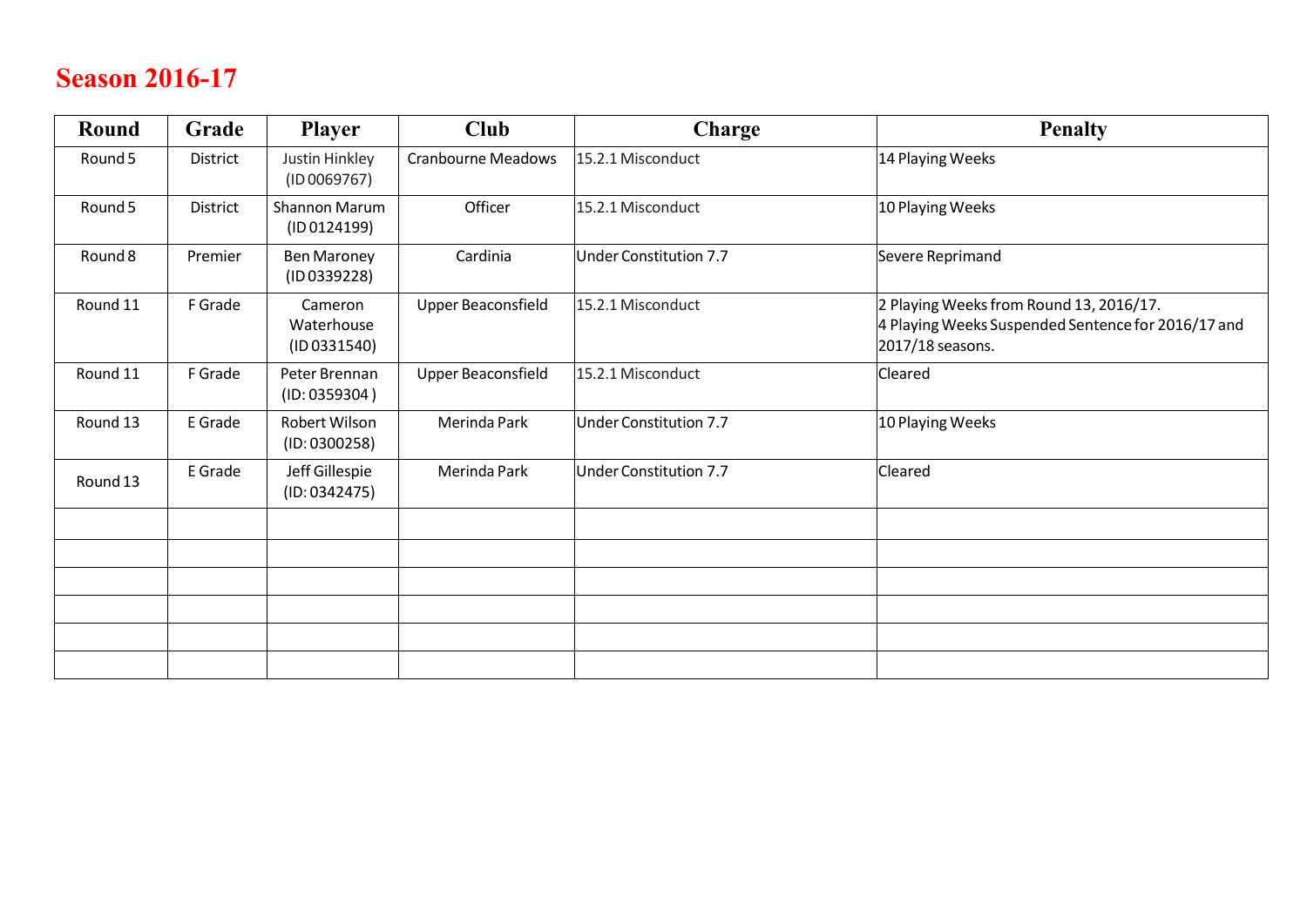#### **Season 2015-16**

| Round              | Grade      | <b>Player</b>                   | <b>Club</b>              | Charge                                                                                                                                             | <b>Penalty</b>                                                                                                                                                                                                                                                                                                  |
|--------------------|------------|---------------------------------|--------------------------|----------------------------------------------------------------------------------------------------------------------------------------------------|-----------------------------------------------------------------------------------------------------------------------------------------------------------------------------------------------------------------------------------------------------------------------------------------------------------------|
| 05/10/2015         | N/A        | <b>Thomas Marks</b><br>(366233) | Officer                  | BL15.12                                                                                                                                            | 3 matches                                                                                                                                                                                                                                                                                                       |
| 07/10/2015         | N/A        | Nick Fairbank<br>(376393)       | Pakenham Upper<br>Toomuc | BL15.12                                                                                                                                            | 3 matches                                                                                                                                                                                                                                                                                                       |
| Round 6            | 1-Day Comp | Allan Scott<br>(817245)         | Gembrook                 | Under Constitution C7.7<br>Bringing WGCA into disrepute                                                                                            | 8 matches                                                                                                                                                                                                                                                                                                       |
| Round 6            | 1-Day Comp | Scott van Weel<br>(376421)      | Nyora                    | Under Constitution C7.7<br>Bringing WGCA into disrepute                                                                                            | 8 matches                                                                                                                                                                                                                                                                                                       |
| Round <sub>2</sub> | Under 12   | Glen D'Alton<br>(812148)        | Devon Meadows            | Under Constitution C7.7<br>Bringing WGCA into disrepute for entering<br>the playing field of a Junior Match.                                       | 1) Suspended from managing or engaged in training<br>any Junior team until the end of 2015-16 Season.<br>2) Must remain outside the boundary fence or 10<br>meters of a ground that is coned, flagged or line<br>marked at any Junior cricket match in the WGCA<br>3) Not permitted to umpire any Junior match. |
| Round 6            | Premier    | Russell Lehman<br>(367930)      | Pakenham                 | <b>Under 15.12</b><br>Using insulting language to an umpire by<br>calling him a Cheat.<br>Misconduct, repeatedly disputed the<br>umpires decision. | Using insulting language to an umpire by calling him a<br>Cheat, 2 matches.<br>Misconduct, repeatedly disputed the umpires decision,<br>1 match.                                                                                                                                                                |
| Round 11           | Premier    | Trevor Johnston<br>(0297739)    | Cardinia                 | Under Bylaw 15.2.1. Misconduct                                                                                                                     | 2 matches, suspended for the remainder of season<br>2015/16.                                                                                                                                                                                                                                                    |
|                    |            |                                 |                          |                                                                                                                                                    |                                                                                                                                                                                                                                                                                                                 |
|                    |            |                                 |                          |                                                                                                                                                    |                                                                                                                                                                                                                                                                                                                 |
|                    |            |                                 |                          |                                                                                                                                                    |                                                                                                                                                                                                                                                                                                                 |
|                    |            |                                 |                          |                                                                                                                                                    |                                                                                                                                                                                                                                                                                                                 |
|                    |            |                                 |                          |                                                                                                                                                    |                                                                                                                                                                                                                                                                                                                 |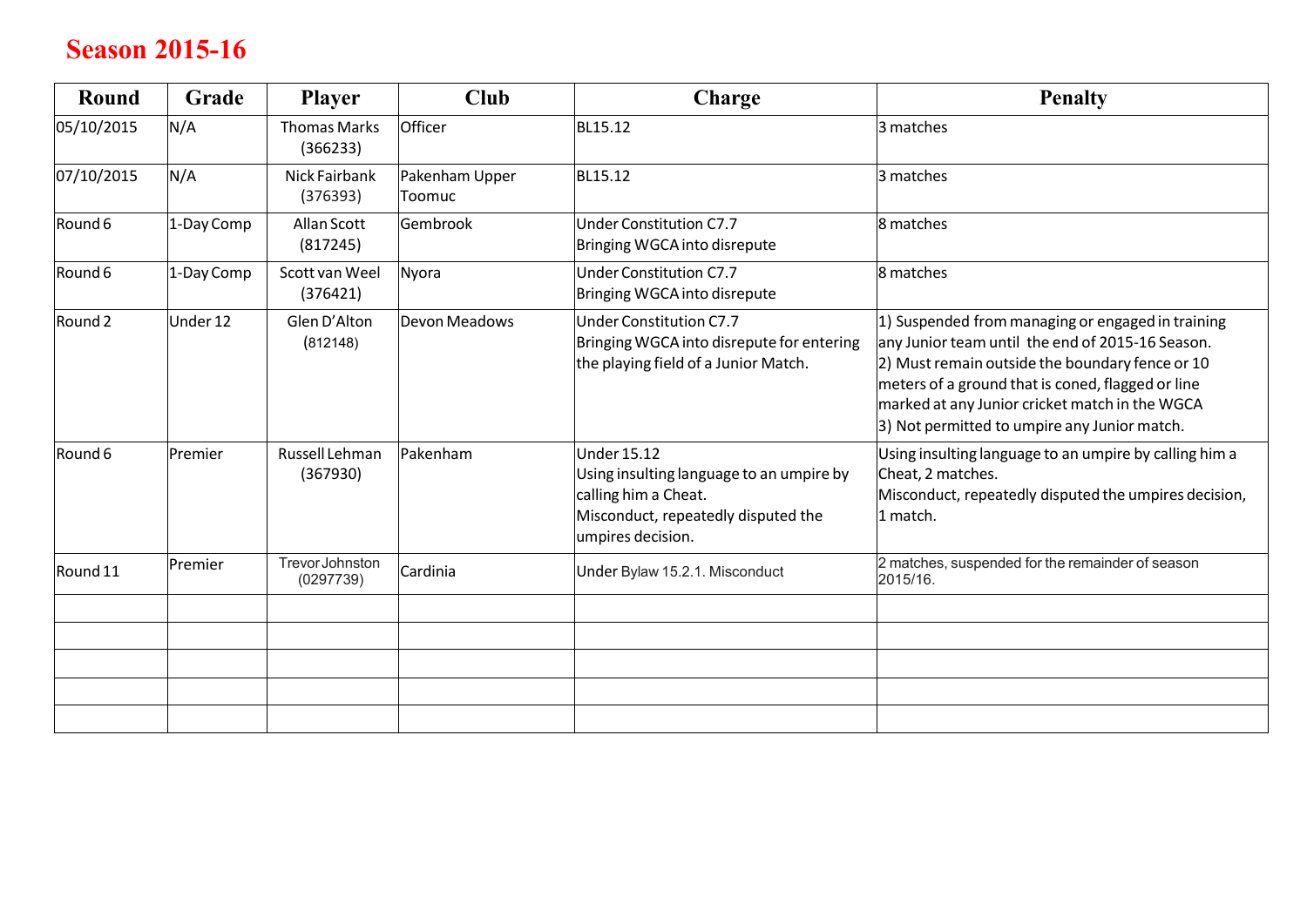#### **Season 2014-15**

| Round                     | Grade          | <b>Player</b>                   | <b>Club</b>                | <b>Charge</b>                                                          | <b>Penalty</b>                               |
|---------------------------|----------------|---------------------------------|----------------------------|------------------------------------------------------------------------|----------------------------------------------|
| Round 4                   | <b>B</b> grade | Craig Heppell<br>(397091)       | Gembrook                   | BL15.2.3                                                               | 1 match                                      |
| Round 4                   | <b>B</b> grade | Geordie Scott<br>(579516)       | Gembrook                   | BL15.1                                                                 | Reprimand                                    |
| Round 4                   | <b>B</b> grade |                                 | Gembrook                   | BL15.1                                                                 | \$500 fine suspended for remainder of season |
| Round 4                   | District       | Braydon McHugh<br>(324624)      | Officer                    | BL15.2.2                                                               | 1 match suspended sentence                   |
| May 12 <sup>th</sup> 2015 |                | <b>Bradey Welsh</b><br>(365374) | Cardinia                   | Breach of Member Protection By Law and<br>bringing WGCA into disrepute | 3 matches in the 2015/16 season              |
| Round 8                   | F grade        | Daniel Gentile<br>(69672)       | Nar Nar Goon/<br>Maryknoll | Misconduct in that player made contact<br>with an opposition player    | Reprimand                                    |
| Round 8                   | F grade        | Stan Pongracic<br>(342454)      | Merinda Park               |                                                                        | Reprimand                                    |
| Round 11                  | Premier        | Daniel Strahan<br>(152104)      | Cardinia                   | Misconduct in that player made contact<br>with an opposition player    | 1 match                                      |